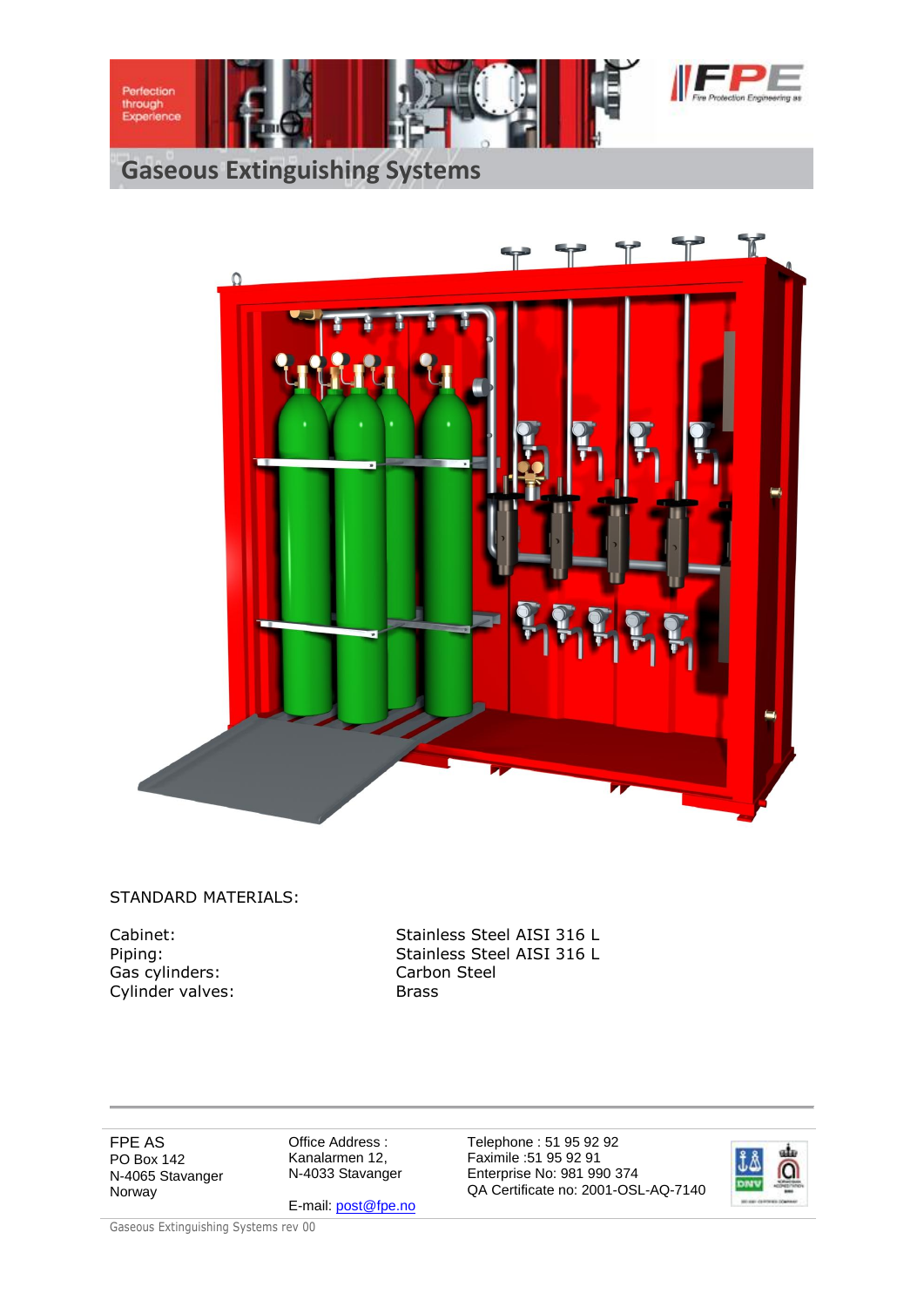

#### **BRIEF DESCRIPTION**

FPE is supplying inert gas type of gaseous extinguishing systems for room protection, and is able to supply both Inergen type and Argonite type of such systems.

This type of systems is functioning by injecting an accurately calculated amount of the inert gas into the protected room upon system activation.

This will cause the oxygen content in the room atmosphere to drop to  $12 - 13\%$ , which is less than what is required to maintain a fire in the room. However, the oxygen level is still sufficient for a person to breathe safely.

The Inert Gas systems can be made as single zone or Multi-zone systems.

#### **WHERE TO USE**

Gaseous systems are used for extinguishment and prevention (inerting) of flammable liquid and gas fires, fires involving energized electrical equipment, as well as for a variety of combustibles found in the following applications:

- Computer rooms
- Raised floors
- Switch gear
- Power generation
- Engine rooms<br>• Turbine hoods
- Turbine hoods
- Telecommunications
- Manufacturing and industrial processes
- Any normally occupied or unoccupied areas with sensitive electronic equipment

Gaseous systems are used as total flooding systems. Gaseous systems must not be used as an extinguishing agent for chemicals containing its own oxygen supply or reactive metals such as magnesium, sodium, potassium or titanium.

#### **DESCRIPTION OF INERTGAS SYSTEM**

FPE can deliver Inergen and Argonite type systems.

Inert gas systems are environmentally neutral, three dimensional, fire suppression agent. Inert gas systems are:

Electrically non-conductive

FPE AS PO Box 142 N-4065 Stavanger Norway

Office Address : Kanalarmen 12, N-4033 Stavanger

E-mail: post@fpe.no

Telephone : 51 95 92 92 Faximile :51 95 92 91 Enterprise No: 981 990 374 QA Certificate no: 2001-OSL-AQ-7140

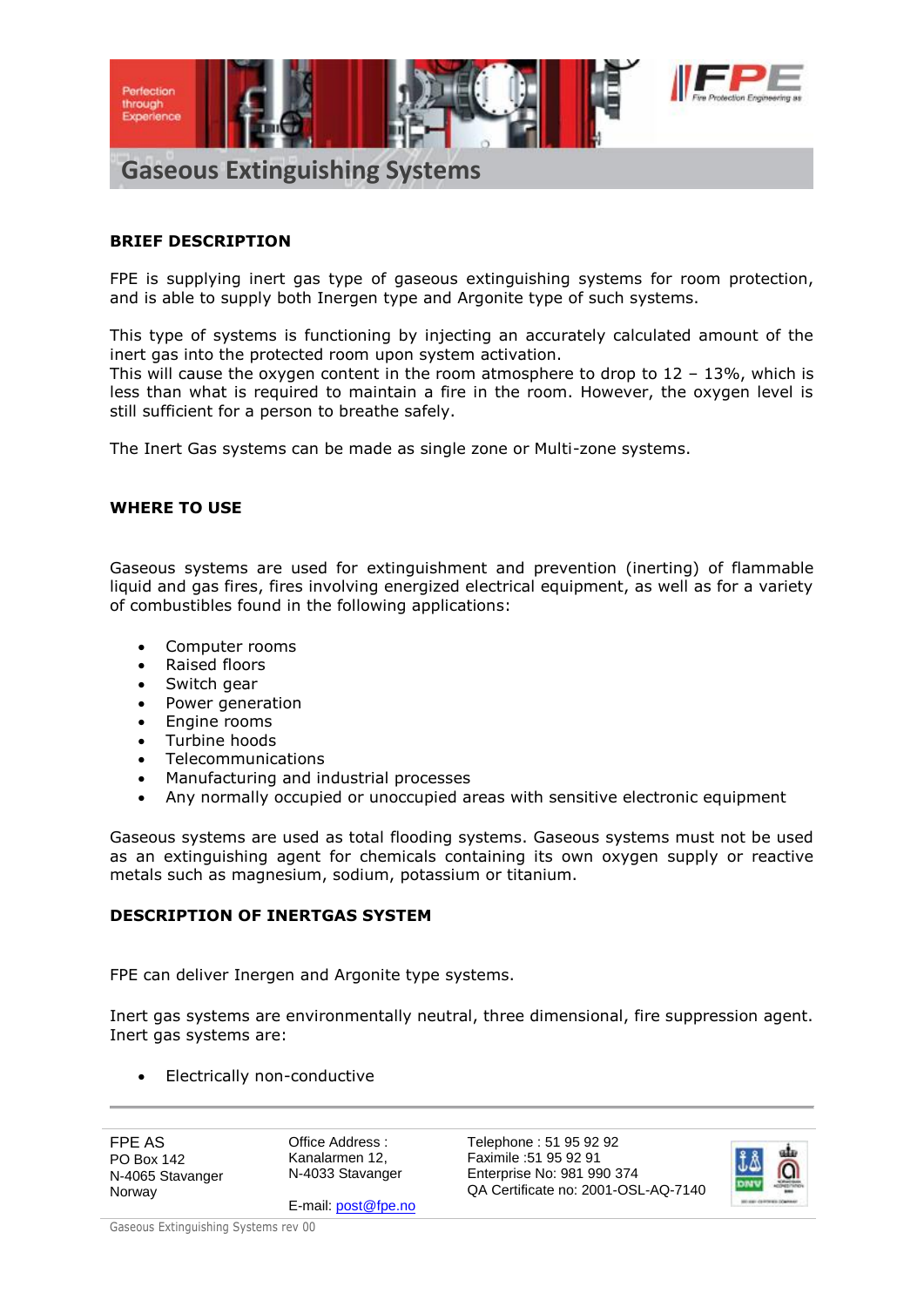

## **Gaseous Extinguishing Systems**

- Safe for use in normally occupied facilities
- Not damaging to sensitive electronic equipment

An Inert gas system lowers the oxygen content of the protected area to a point insufficient to support combustion, but perfectly safe to human occupancy.

#### **Technical description, Argonite/Inergen**

Argonite/Inergen are three-dimensional clean agents. Within seconds the entire hazard area is penetrated, smothering the combustion.

Argonite/Inergen are colorless and odorless. The gases are normally harmless to equipment, materials and property. They do not cause spoilage, require no clean up and leave no residue, thus minimizing downtime after a fire.

Argonite/Inergen systems are designed in accordance with NFPA 2001 "Standard for Clean Agent Fire Extinguishing Systems".

The Argonite/Inergen extinguishing system reduces the oxygen concentration in the protected room to 12.5%, which is an oxygen level acceptable to human exposure for a short time without risk.

The quantity of extinguishing gas is 0.75 kg per m3 room net volume, and cylinders are available in various sizes, normally:

80.0 ltr = 22.8 Kg Argonite/Inergen (corresponding to a room volume of 30.4m3) 67.5 ltr = 19.2 Kg Argonite/Inergen (corresponding to a room volume of 25.3m3)

The gas is stored at 200 barg (300 barg systems are also available).

If required, the Argonite/Inergen system may be equipped with an interlocking device, which prevents unintentional release of the system, and at the same time avoids any discharge of gas while personnel is present in the protected room.

FPE's Argonite/Inergen systems are supplied fully assembled in enclosed cabinets.

A typical Argonite/Inergen system consists of the following components:

- Cabinet
- Gas cylinders
- Cylinder valves
- Manifold w. checkvalves
- Restricting Orifice
- Release Solenoid valve

FPE AS PO Box 142 N-4065 Stavanger Norway

Office Address : Kanalarmen 12, N-4033 Stavanger

E-mail: post@fpe.no

Telephone : 51 95 92 92 Faximile :51 95 92 91 Enterprise No: 981 990 374 QA Certificate no: 2001-OSL-AQ-7140

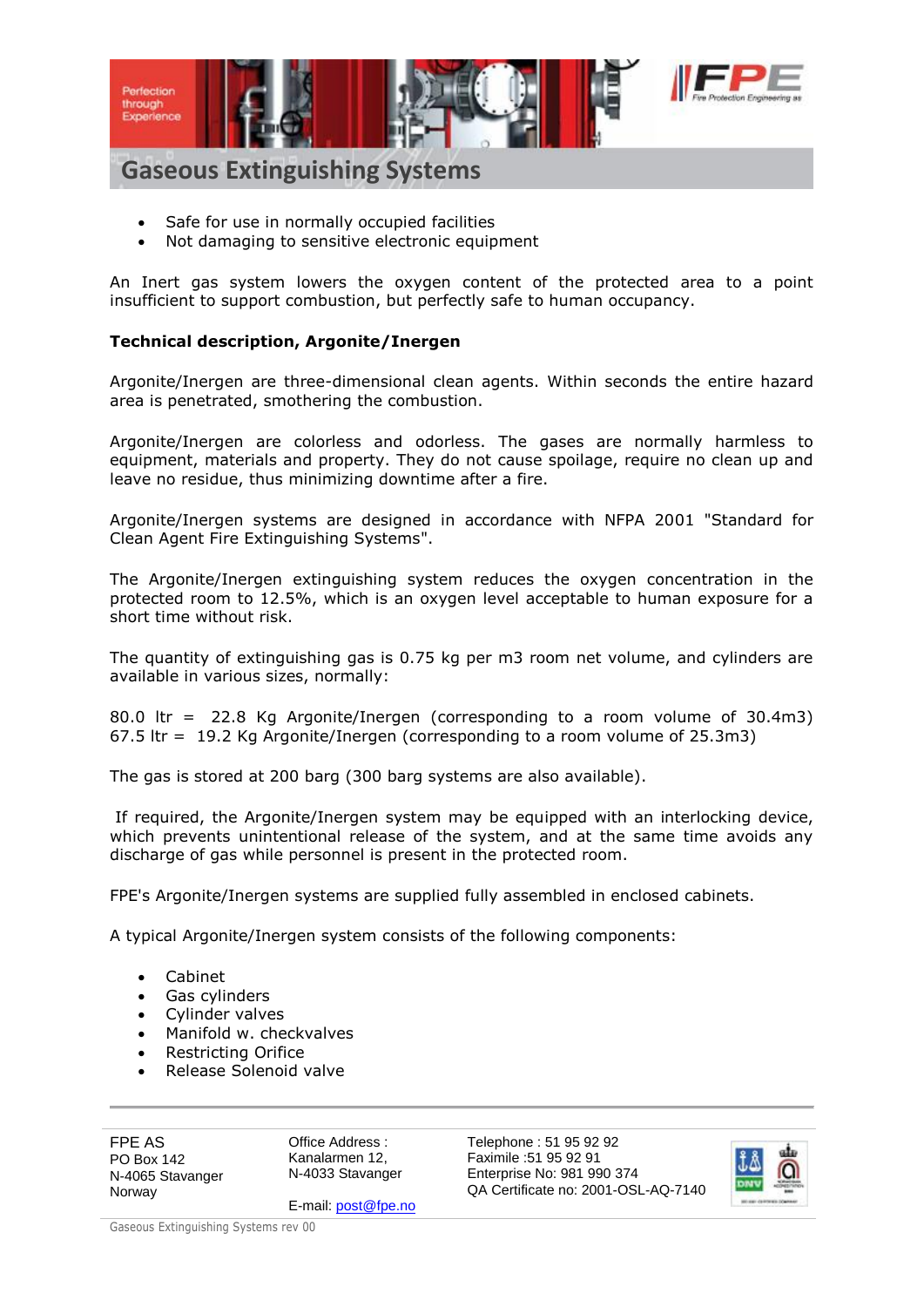

## **Gaseous Extinguishing Systems**

- System release alarm
- Pressure Switch
- Lockable isolation valve with limit switches indicating closed / open position (option)
- Directional Valves (If required)
- Argonite/Inergen Nozzles

All the gas cylinders are hooked up to a common discharge manifold via individual flexible hoses and check valves.

The discharge manifold is connected to the discharge piping leading to the nozzles, via the lockable isolation valve (optional).

The cylinder valve is kept shut by the pressure in the cylinder, and after a release, either electrically or manually, the valve will remain open until the cylinder has been completely emptied.

### **Argonite Physical and Chemical Properties**

| NFPA designation:     |              | IG55     |        |
|-----------------------|--------------|----------|--------|
| Composition:          | Nitrogen     | 50%      |        |
|                       | Argon        | 50%      |        |
| <b>Boiling Point:</b> |              | $-190.1$ |        |
| Freezing Point:       |              | $-199.7$ |        |
| Critical point:       | Temperature: | $-134,7$ |        |
|                       | Pressure:    |          | [barq] |

## **Inergen Physical and Chemical Properties**

| NFPA designation:     |              | IG541    |        |  |
|-----------------------|--------------|----------|--------|--|
| Composition:          | Nitrogen     | 52%      |        |  |
|                       | Argon        | 40%      |        |  |
|                       | CO2          | 8%       |        |  |
| <b>Boiling Point:</b> |              | $-78.5$  |        |  |
| Freezing Point:       |              | $-196.0$ | [°C]   |  |
| Critical point:       | Temperature: | N/A      |        |  |
|                       | Pressure:    | N/A      | [barq] |  |

## **PRODUCT DESCRIPTION:**

The Inert gas system is normally designed as an enclosed skid. The inert gas is stored in a number of high pressure cylinders with individual automatic release activation valves. The number of cylinders is calculated based on the volume of the protected room.

FPE AS PO Box 142 N-4065 Stavanger Norway

Office Address : Kanalarmen 12, N-4033 Stavanger

E-mail: post@fpe.no Faximile :51 95 92 91 Enterprise No: 981 990 374 QA Certificate no: 2001-OSL-AQ-7140

Telephone : 51 95 92 92

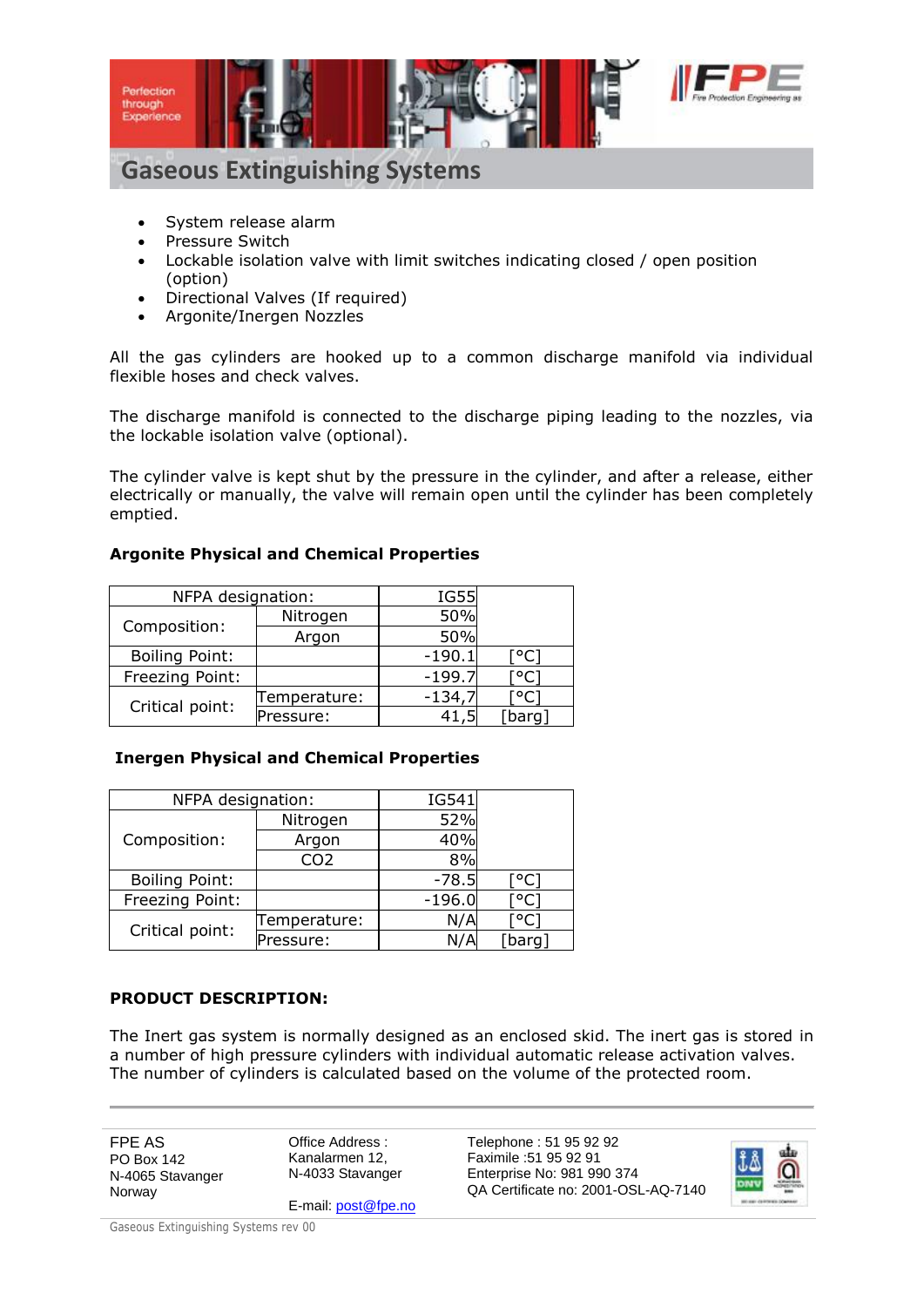

# **Gaseous Extinguishing Systems**

The Inert gas system consists of the following main components:

- Cabinet
- Inert gas cylinders, 80 litres volume, with discharge valves
- Distribution manifold
- Check valves
- Restricting orifices
- Solenoid valves
- Pressure transmitters monitoring the cylinder pressure
- Junction boxes, Eexi and Eexe
- Inergen nozzles
- Audible and visual pre-discharge alarms

#### **System logic drawing Single Zone system**



FPE AS PO Box 142 N-4065 Stavanger Norway

Office Address : Kanalarmen 12, N-4033 Stavanger

E-mail: post@fpe.no

Telephone : 51 95 92 92 Faximile :51 95 92 91 Enterprise No: 981 990 374 QA Certificate no: 2001-OSL-AQ-7140